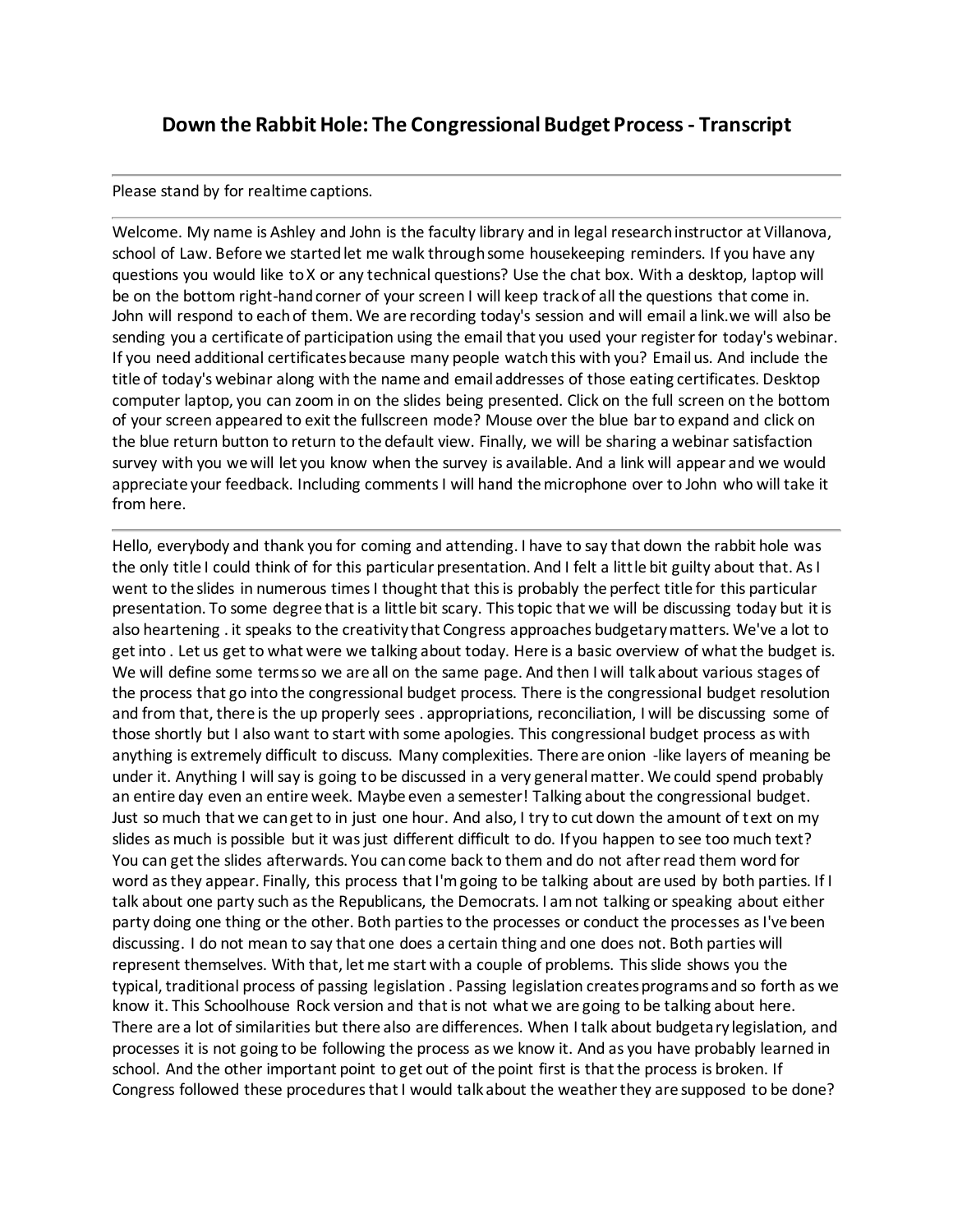That would be tremendous. But they routinely do not follow the processes as they have been set out. We will discuss the reasons for that but we have to have a baseline to work from. We have to have some sort of common ground in which to work. I will talk about these processes as they are supposed to work. But just know that they usually do not work this way. First, let us get into some definitions what is the budget? The budget that we are going to be talking about. This is an adapted definition from the government accountability office. It is a statement of anticipated revenues and spending during specific.. We are talking about revenues, how much is brought in and how much spending . And the specific. Is the fiscal year October cash October 1st -September 30th. When we talk about budget, we do not talk about spending, per se what we are talking about the budget authority. And to describe it we really have to go through a series. It is a statutory authority to make financial obligations resulting in outlays of federal funds. Let us take that apart to make sure what everything means. Authority and authorization is the permission to make an obligation. What is an obligation? Obligation is a commitment to pay for goods and services. An obligation is a contract with somebody. To perhaps fix the roof on your house. You are making a contract. If they perform the work that you will pay them a certain amount of money. The federal government works the same way. Any variety of individuals and entities. The bureaus, the workers, the apartments, the people can contract with them. If they perform services they will pay them. The actual payment is called an outlay. That is the satisfaction of an obligation. Essentially that is just like writing a check. Not quite the same way that we used to but the concept is the same. We are giving money to people for services that they have performed. Or entities of service that they have performed. A lot of times you will hear the budget authority. And you will talk and hear about obligations, the authority to enter in to obligations and the what the government has actually spent. Finally budgetary authority. It is conferred we cannot talk about the general process. For this particular presentation but it also comes from processes. Involved in that are the executive and legislative branches. Primarily, the legislative takes the lead we will talk about them or in a minute but the executive participates in the process that can bring budget authority as well. Can we describe what the budget is? Let us see what it looks like. This shows you revenue and out lies and what they are taking in and what they are taking out. A lot of what we talk about in the budget. But what I'm going to be talking about his actual spending. Because that creates the most amount of trouble. They key here on this graph is what the government will spend. And what outlet and outlays. Direct, mandatory spending and that occupies most of the federal budget and there are disc - other areas such as discretionary spending. And also debt it but let us talk about these different areas. Direct spending and discretionary spending. That is going to drive a lot of this discussion that we are going to be talking about today. Discretionary spending is budget authority. As I mentioned before. They committing to outlays and obligations conferred by the annual appropriations process. They have to fund 12 bills. But it is supposed to fund 12 appropriations bills. Of various agencies and departments. This has to be done every fiscal year. And these discretionary spending is under the jurisdiction of the House and Senate appropriations committees. There is one committee in each chamber that is set up to handle appropriations. And decide who gets a budget authority and how much of the outlays. And then there is discretionary spending. It is a little bit hard to understand and director - spending. Discretionary spending and we can understand it as their programs of Health and Human Services, HUD, other entities that we see in the agencies in Washington, D.C. But direct spending is simpler and even sometimes more complex. The budget authority conferred automatically by existing laws. It does not have to go through appropriations. It does not have to go through consideration by Congress every year. It can but it does not have to. And how direct spending works is that the budget authority was conferred by law is creating a formula and criteria. Through which people, entities may get funds for services or so forth. Or programs that need to be funded by the federal government. Probably the most significant and are the most significant are Social Security, Medicare. Social Security, how it works as far as direct spending. If you meet certain criteria you will get Social Security the government will pay for it. If you meet the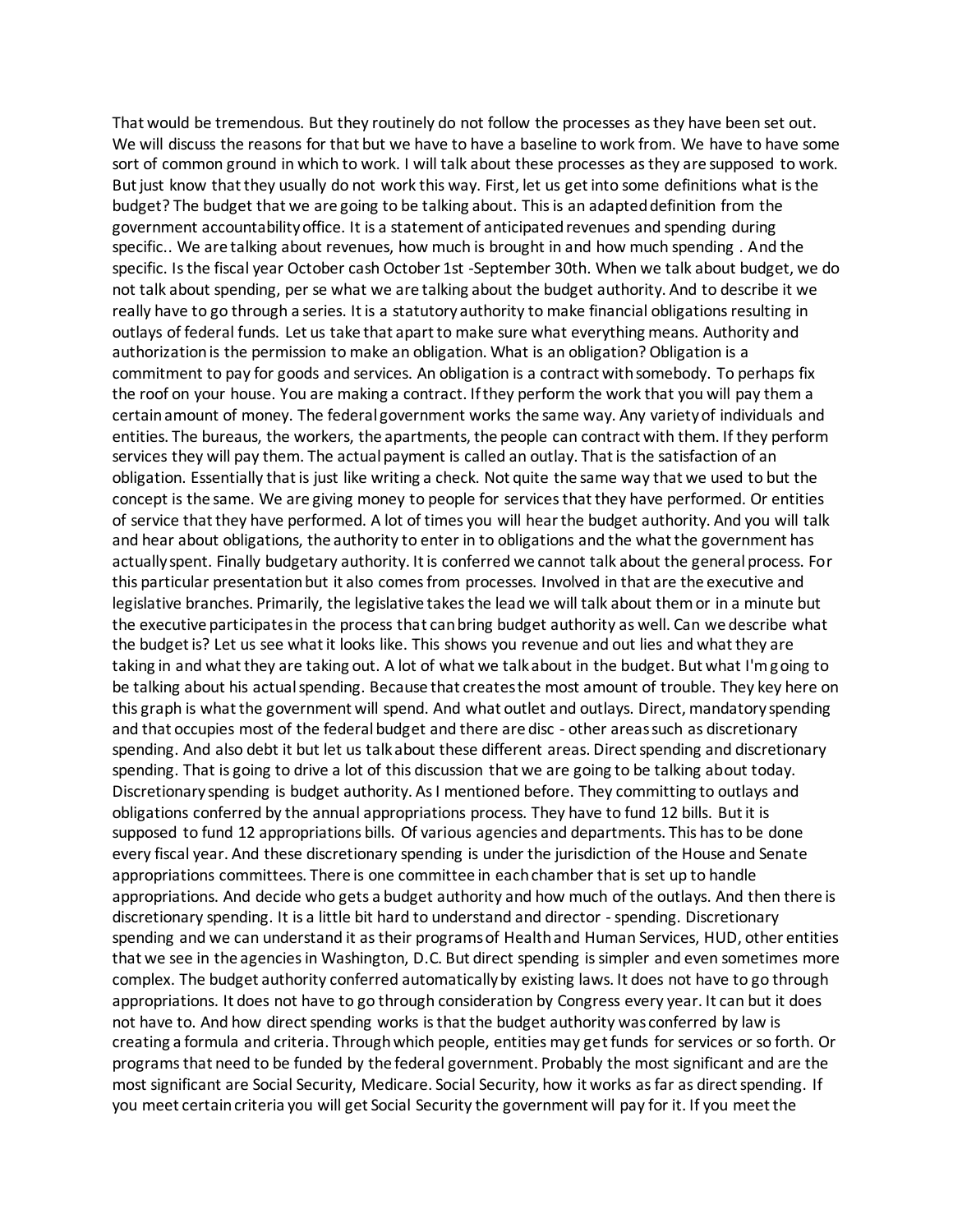criteria to participate in Medicare? The department will spend its money on Medicare and find your medical . you do not have to go through the annual appropriations process to fund these particular programs. That does not mean that they continue running. If the government stopped appropriating money and keep still kept spending it through direct spending, and they will be spending a lot of money. But it still can change that. And to change that they actually had to change the laws. Instead of controlling the amount of money, they have to control what the will - the wall dashed the law says. Two effect, the direct spending. And this activity will fall under the jurisdiction of the It is important to note that funding through the discretionary spending and direct spending and changing it and altering it each has a different process. That has become a more apparent now. The way that this source is a process comes from. This is from the Constitution. This is the power of the purse spending, taxation, and so forth. It should be apparent from the Civics 101 but this is apparent, these sections within the Constitution and the clauses. These govern that. And I could read that later and go through that right now. Sources of process also come from other areas as well. They come from statutes. In particular it is the congressional budget impoundment control act of 1974. This created the processes that we will be discussing in just a few minutes. This was supposed to create and bring control to the federal budget. As most of us know it probably did not work as well as intended. But it is the statutory confines in which we appropriate and operate within congressional budget processes right now. There are also statutes regulatory for the present. For example by the budget and accounting act. Prior to 1921, when the executive branch submitted its budget. Each agency would submit its budget directly to Congress. With this enacted was centralizing all of that. They cemented this to the president and the president would submit the entire budget to Congress. Finally there are statutes that regulate Congress in terms of trying to create spending controls. Since the 1980s, they have attempted to regulate its own spending. By passing laws that limit its ability to exceed a certain debt limits and so forth, so on. It is come into existence and come out of existence. And even come out of existence but is important to know that through varies. Also congressional rules. In which the chamber operates as an important impact on how the budget is created. We could go into great detail about these rules. But for our purposes, these are the rules they really have to know. In the house, for example. But let me step back a minute. The house has an enormous amount of rules, presidents regarding those rules. All of which can be waived away by House rules committee or a special rule. Basically just waving away all the rules that govern debate on the floor and so forth.special specific terms for the consideration of that particular bill. They can get rid of all of the rules and create new ones through the special rule. As we can see this is a common occurrence throughout the congressional budget process. On the other end, Senate has comparatively, few rules. But the most important one is the ability to close the bank. To do that you need a 5/8 majority or typically 60 votes in. A lot of budget processes is trying to deal with or somehow get around this particular rule. And then there is executive action. This is involved in the budget process the president is involved but as I mentioned it is within the legislative branch. Primarily that's because the resident will kick off the budget process by putting forth his or her own budget and statement. About what the government will be taking and what it should be spending. Also the president will be involved at the end process. With veto power, he or she can veto any spending legislation that Congress comes up with. If Congress can muster the two thirds majority? It will create problems. So obviously the president has a lot of impact on whatever Congress decides to do with the budget. Let us get into the actual process, itself. At the first stage we are going to talk about the president's budget resolution. Again this process upon process upon process. I made these maps of separate, individual processes. To give you an idea of what is going on and hopefully it makes sense. At the initial stage where they decide to create a budget for the next fiscal year it starts with the president submitting a budget. The congressional committee in the House and the Senate meet. The budget committees meet with the congressional budget resolution. But as far as sending a general outline or a framework, or even a blueprint of split spending should look like. That will provide a basis from which future discussions on the budget and processes are going to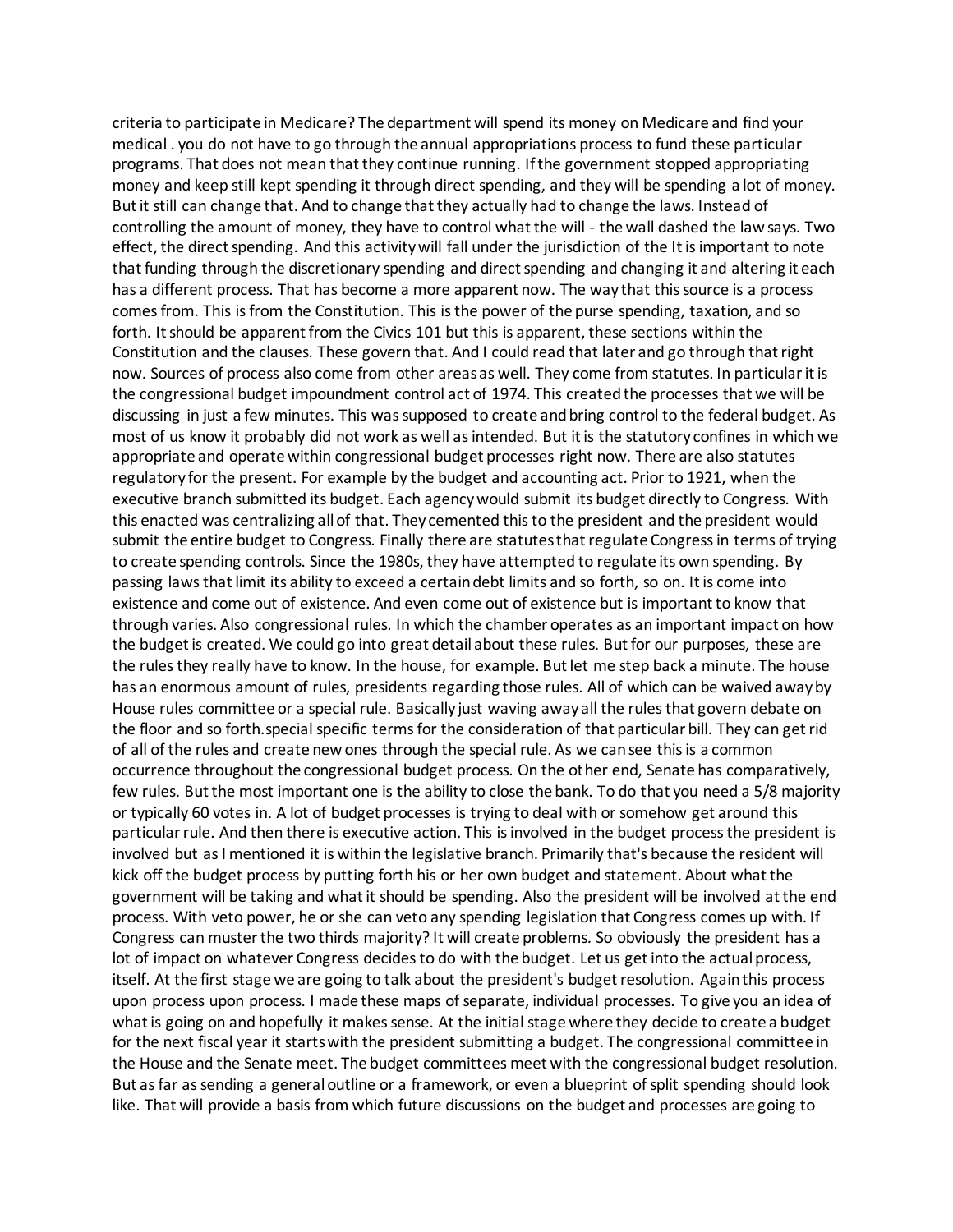look like. Both the House and the Senate had to agree on a resolution for it to pass. It does not go to the president it is a concurrent resolution but let me explain this in greater detail. The president is supposed to submit a budget by the first Monday in February. That is the deadline often missed. In one constant of any deadline in budgeting. With the federal government it is often missed. And there are no penalties for it. What the budget contains can contain statutory mandated information such as an estimate of revenue and expenditures. What money is brought in and what is coming out. And what is a statement of the public debt. How much money is the government financing the deficit with debt. That means how much are we selling treasuries, and so forth to treasure and finance our debt. And there is program information. And it can also contain it whatever the executive wants. As a result this can be a huge and luminous document of many volumes. The president wants to get so much information. Historical, and so force - huge, multivolume works. The significance of all of this is that it is an expression of presidents goals. They are expressing what he or she wants to happen. This is what Congress should consider because the president does have veto power. It could be problems at the end of the process if it strays from their original wishes. They can take it as an advisory or they can totally disregard it. But probably most important it begins the process. It begins the process of budgeting and how much is going to be spent and in what ways, and so forth. Let me throw you this question out. Maybe you can try to answer this in the chat. This was a headline that I saw just recently. It was from the hill May 13th, 2021. "Biden to release full budget proposal on May 27" and I just want to say if anybody could see what is wrong with that headline based on what I just said? If you think about it the president is supposed to release the budget on the first Monday in February. Here we have not even had a full budget proposal released. It is not going to be released until by this Thursday. That is a rather, several month delay. And is the president doing what the president is supposed to be doing? As I said, the deadlines or any deadline in budgeting, as my bus - said about - my boss said about publishing that rules should be broken. You can understand in a transitional government it is hard for the government. It is going to take much longer than what this has prescribed. Even then, the president is still unable to present a budget when they are supposed to. Normally, they will not present the budget by the statutory deadline. But they will send signals about what they intend to do. For example the state of the union address. In April, President Biden issued an outline of what his budget would look like. Giving Congress an idea of the president's goal. This just shows you that even at the beginning how easy it is to deviate from the process. After the president creates the budget then Congress will work on its version of the budget. And this starts with the budget resolution. The budget resolution is supposed to be put together by April 15th. Again this is often missed. What are they put together? The resolution is a blueprint for appropriations. Just a general idea of what the government and what Congress feels the government should be spending his money on. What budget authority should be going to particular areas and actions of the government. It is a concurrent resolution so it is an agreement between the house and the Senate. It does not go to the president. The president does not sign it as with traditional laws. It is actually not a law itself. It is not enforceable by law but it is there are points of order. We will discuss those in a few moments. What is the budget resolution contain? It contains, and most importantly the budget authority and outlays. Who is going to get budget authority. What area of activity is going to get budget authority they need and how much. What outlays, what areas are going to get outlays of a certain amount. And so forth. The total amount of these are set. And also that total is divided up between 20 functional categories. Such as the national defense, transportation and the budget resolution also provides information on revenues that Congress expects. Surplus, deficits, the public debt. How much they are going to finance the debt through with debt instruments and reconciliation instructions. That is a very important factor. We will discuss that at the end of our talk. The budget committees are the entities in the chamber on that come up with the budget resolution. They consider information from the president budget, from hearings, from the Congressional budget office which is a nonpartisan office. They provide Congress with budgetary advice and analysis. It also gets advice from committees that are going to send their views or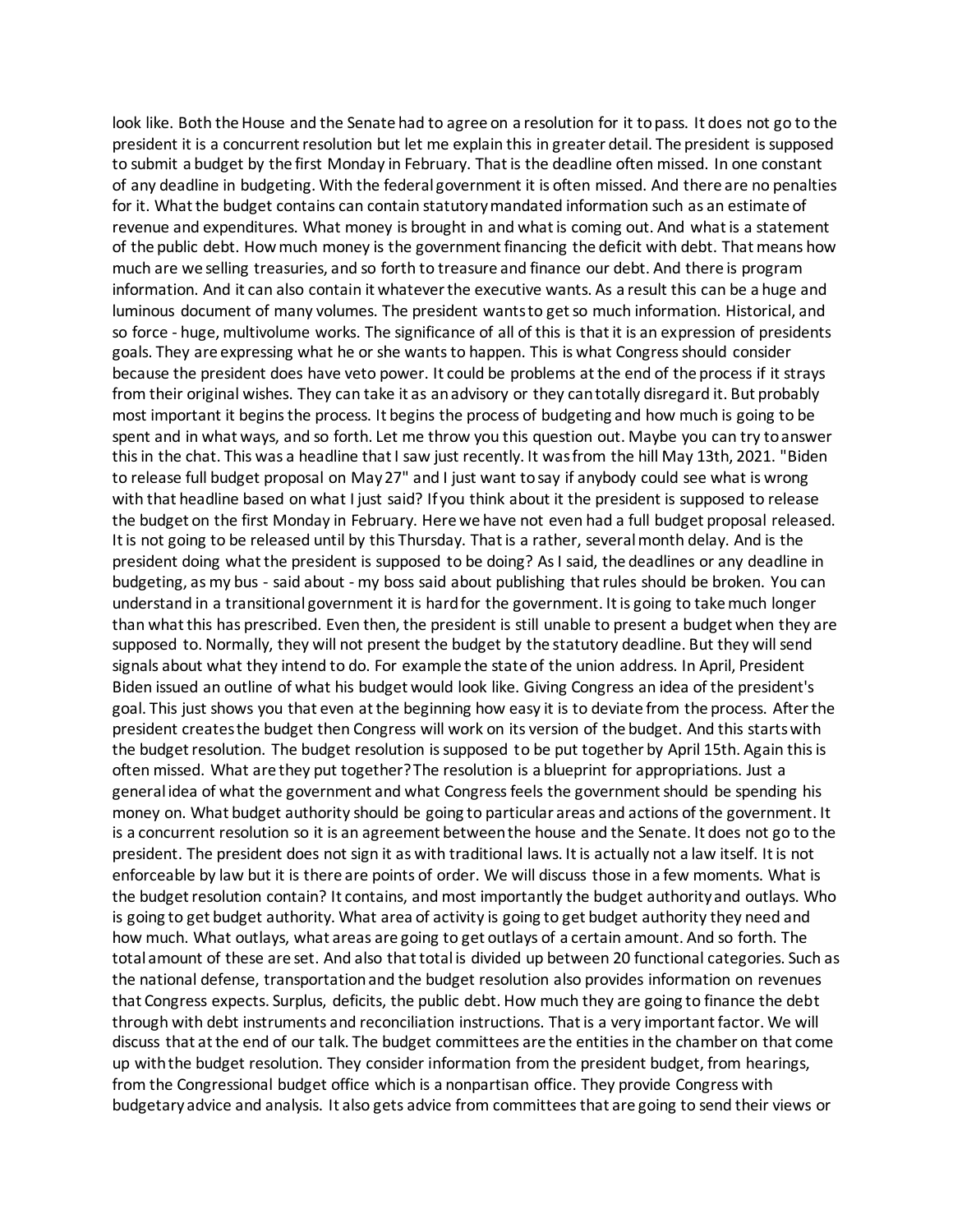present their views before the budget committee. The budget committee comes together. They discuss and mark up a report with a resolution to the prospective chamber. The resolution text, the report, maybe a committee print will have more discussion and more information on even policy recommendations contained as well. But it is more importantly, a general statement of what the government is really going to be spending its money on and how much it can. Again how much the above budget authority is being granted and how outlays can be made. Congress has to come together and pass a budget resolution. The house consideration should be under the Congressional budget act. But as I mentioned, they can waive away all the considerations and come away with a special rule. What is going to be considered and what the budget resolution is going to look like. What amendments can be made and how long they will occur. Senate consideration is under an expedited procedure. It is also limited statutorily by factors of the Congressional budget act. There are substantial considerations there which I cannot get into with the time limitations. But most important, it limits debate. In most importantly, they have unlimited debate or even closing debates. The congressional budget act sets this at only 50 hours of debate time. Typically if there could be a filibuster but they are just continuing a debate to try to kill a bill. In this case there is a time limit and that cannot happen. It is sort of a statutory exception. It is a way to get around that. Any amendments that senators want to make must be germane and I believe that they do not have to be discussed. However in this particular instance, it is of congressional budgetary resolutions amendments must be germane. Just as it would with any other legislation, chambers must agree. This can be done through a conference committee and again. When Congress comes to debate the final product there is a limit of a debate limit of 10 hours. Here is another question. Given this brief explanation of this very complex process what is wrong with this headline? " Congress approves budget, paving way for Biden's COVID-19 relief package" this came from NPR, February 5th, 2021. This particular headline they got ahead of the game creating its budget before the president released his budget. And before the traditional deadline to produce a budget resolution. In this case, Congress was reacting to Biden's desire to pass a COVID relief package. They passed the budget resolution to get that, under way. But through the process of reconciliation and in this case they created a budget resolution. Not for the purposes of discussing the budget. But to create an opportunity to pass a relief bill. Through reconciliation. Again just another incident where Congress deviates from the procedures that it is supposed to be working under. By creating a budget. Congress has created a budget appropriations and that is going to have a impact on the processes that emanate from that. The one process that happens if it does not happen, could lead to problems. But it basically says a basis for the appropriations process. That involves discretionary spending. That is where the programs and so forth have to be funded every year through the appropriations process. Really, to discuss appropriations we have to discuss the two laws that are involved in that process. Congress cannot just appropriate money to a program. There hast to be a two step process before that. Or a step before that and ultimately creating a two step process. For that we have to discuss the differences between authorization and appropriation. An authorization is a law granting authority for a program or agency to exist. Either for a period or continually. Congress will create a program and it will usually say for a certainamount of years. A lot of times it does that to create some control over the program. Or it can create a program that does not contain a date. Also what they do with authorization as they do not grant money to fund the program. The state that the program should receive an appropriations of a certain amount. They are putting a placeholder there that this should be funded for such and such amount of money. They do not actually fund it. They created that it can exist but at that point it does not have the actual money funded to run it. Authorization bills or authorization legislation falls under the jurisdiction of the authorizing committees . the Ways and Means,'s and so forth. Appropriation provides budgetary authority to those programs that have been authorized. Again that is done through the 12 appropriation bills that budget authority is supposed to make. Such as the Department of Defense, homeland security, and these fall under the jurisdiction of the appropriations committees. The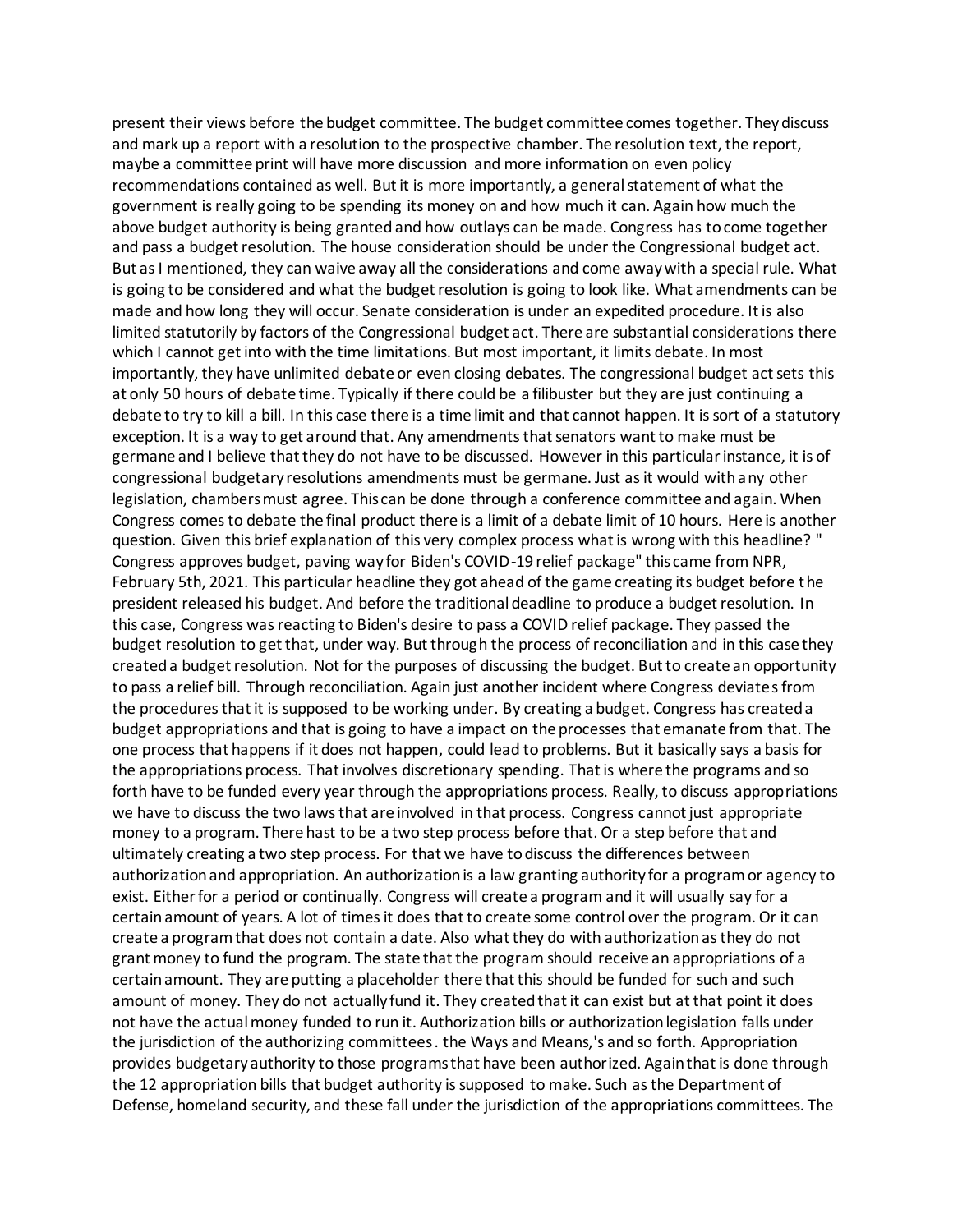House Appropriations Committee in the Senate Appropriations Committee. Why is this the case? Why do we have this two step process? Historically, the idea is that it is a good idea to divide policy and spending. Ultimately it is more efficient for policy debates only on policy. In the spending decisions only on spending. That is just the way that Congress has operated for a very long time. That is just how Congress feels they should approach these types of activities. This shows you what we will be talking about shortly. A process that starts after the congressional budget resolution. I can the budget resolution is a blueprint. It sets a total amount that Congress can spend. This, or how much budget authority. The total amount is taken up by the House and Senate appropriations committees. They divide that among the 12 appropriation subcommittees that will be generating their own bills. They will decide how much authorized programs will get appropriations. How much budget authority they will be getting and how many outlines they will be able to make and even by how much. The subcommittees will report those back to the full committee. They will report that to the chamber floor of the prospective chamber. Again you have to have agreement on each individual bill. That might require that the chambers come together possibly in a conference committee. Or they just have to vote on the same person, somehow. Ultimately, these can for the budgetary authority and so forth are given to the president who can sign those into law. Let us get into some details about that process. Again we have deadlines. It is supposed to complete its passage by June 30th but these are often miss. Full passage is supposed to occur by October 1st. And it can be very problematic when that does not occur. And if it does not happen on occasion. We are all aware of what can happen and we will discuss what happens when that happens, shortly. The appropriations subcommittee's consider and reports the bill to a full committee. As I mentioned before it is important to realize. Budget resolutions sets a general amount. This is where it it is divided up amongst the different categories of appropriations. The subcommittee divides that up . Let me back up. The budget resolutions sets a total amount and that is divided and given to the appropriations committees. They take that and divide it amongst the different appropriations committees based on their subject matter. This is the budget authority. These are the out lie dashed the outline they consider it and report out of the 12 appropriation bills that are supposed to fund the government. When these bills go to the floor they are governed again by statutory procedures, rules, presidents, and so forth. But they can even waive away some of these or even all of them if they choose. To consider an appropriations bill under a special rule. So it can set how many amendments are made, the time limit of debate. It can waive its points of order that can be made against the bill. Basically all of these terms in which a bill is sitting on a house floor. The process is different in the Senate. The Senate does not have something like a rules committee so it cannot waive away a lot of the process or procedural elements that the house can. Congressional budget act to apply but what is crucial here is that you can force points of order. This may not have been previously allowable in the house. If an appropriations bill is in conflict with the budget resolution. A point of order can be raised. That element of conflict can be struck from the bill. For example, an appropriations bill contains an element that exceeds a budget of 40 by budget resolution. That can be raised as a point of order on the Senate floor. Of course the Senate can waive rules but this has to be done through a substantial majority order or consent. The cell dashed the Senate and the house have to agree and have to come together through a conference committee or another means in which they can reach agreement The appropriations process. And here is a question. When was the last time Congress actually did this? When did they Exley pass a budget resolution? Wend did they pass 12 appropriations bills? That was back in 1977. But they have not completed that process only four times. This is the process that we have to work with and it is the basis of how Congress approaches the budget. But Congress deviates most of the time from this particular process. It is really hard to discuss how it deviates because it deviates in very specific ways. From 2010 - 2010 to 2020. Again, these are going to be different, and you can only teach the consistency of how the process should work. Each timeframe can be different. Such as 2000-2010. Again Congress is very creative and what we should understand as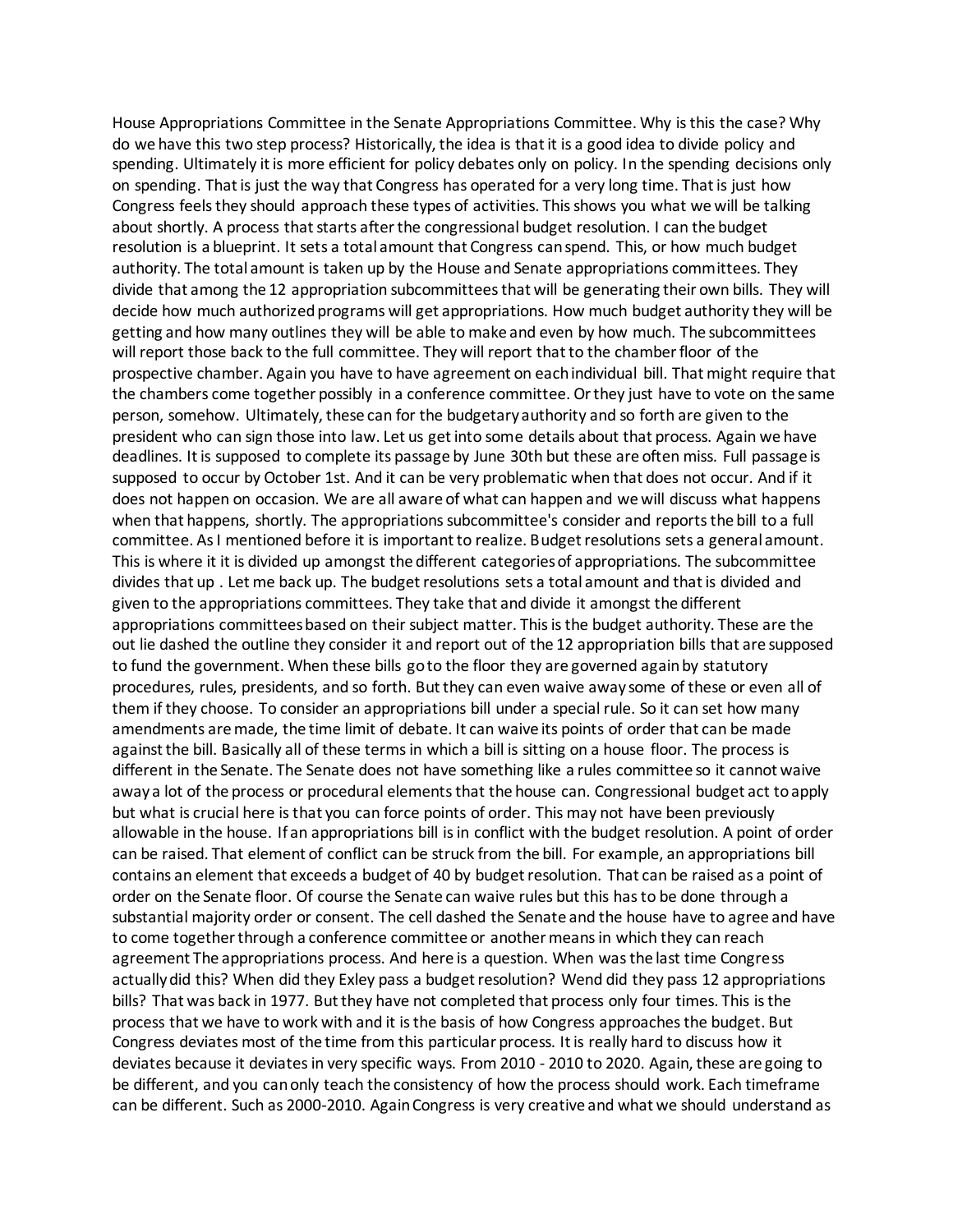when problems arise. There are failsafes. For example there is the omnibus consolidated appropriations act. Congress cannot pass the bills individually. They will pass them all together, as a group. You will usually hear about an omnibus bill or they might be given a special name like a minibus. Last year, they passed a consolidated appropriations bill. All 12 appropriations bills at once, at one time. That was called the Corona bus bill. That is one means in which they can pass bills, quickly. There is antipathy on this method because when you consolidate these bills that are very large in and of itself. They make these super products that are very hard to read. And have to be read very quickly to be passed. Other extraneous measures could be working their way into them as well. If Congress cannot get that far? It needs to fund the government to avoid the deadline. Of money for discretionary income running out. This provides budgetary authority for certain periods. So it might contain a resolution to pass a budget resolution to give itself breathing space to reach an agreement. Either on and omnibus or appropriations bill by funding the government for perhaps eight months. And at current levels, increasing it, decreasing it by a certain amount. But it is usually temporary for a period of time. Finally there is a supplemental resolution. Obviously, if you create a budget you cannot anticipate all of the future events that occur. Terrible things happen. We just have pandemics, flu, natural disaster, and they might have to pass additional budgetary authority for supplemental resolution. To deal with those particular situations. We talked about appropriations. Now let's talk about reconciliation. I was reading today that when you get to the budget resolutions. I feel bad about saying this but they are relevant except for whether or not they contain reconciliation instructions. We will talk more about that in a moment but we will hear more about reconciliation. We Artie talked about the reconciliation process. - We will already talk about that but I hesitate to say if it has reconciliation instructions but who really knows what is going to say. Some of these procedures can contain irrelevancies or even seem irrelevant for whatever reason. This is what the budget resolution and reconciliation bill looks like. It emanates from the budget resolution. The budget resolution will contain instructions to the authorizing committees that control the bills that will provide direct spending. Find revenue up to a certain amount. Or find a savings up to a certain amount. The authorizing committees can do that. If it is just one committee on a one bill they will move it directly to the floor. But if it is multiple communities they will submit it to the budget committee. And the House Budget Committee bundle that together and submit it to the chamber to be voted upon. That will then be sent to the chamber to vote on it and then agree. And ultimately it is submitted to the president for a signature. What is reconciliation? Reconciliation is a procedure to make direct spending conform with budget resolution. And it is like so security, Medicare, that will conform to the budget resolution. Change the laws themselves, if it is to conform with the requirements of the budget resolution. This process is optional. Congress does not have to do it. They can, if they so which but it is expedited. In that sense they are looking at aspects of the bill they can move it along, especially in the Senate. Originally it was intended to curb deficit and not create policy and cut taxes. But those procedures made it too tempting for Congress to resist using it for creating falsehoods. How does reconciliation work? Instructions go to the authorizing committees from the budget resolutions. Find savings or increased deficit to a certain amount. These committees are supposed to change laws under their jurisdiction. With means, there is revenue and other controls with Medicare, so forth. Changing those laws to conform to the budget resolution. The resolution will do is change them by a certain amount. By which the committees are supposed to act and there are supposed to change those amounts over a certain amount of time to produce a result over a certain amount of deadline that is not enforced. They will purport that bill to the chamber. If only one bill and if multiple bills it can be bundled into an omnibus that can make the changes. This is then submitted to the floor. There is a special role in the house. If amendments can be allowed? Or how long it can be debated. In the Senate, there are various considerations to move the bill along. It cannot be stalled by the 60 votes required. It is limited to 20 hours and it has other elements could for example, the Byrd cannot contain unrelated provisions. Congress and the House and Senate cannot insert provisions that have nothing to do with the budget.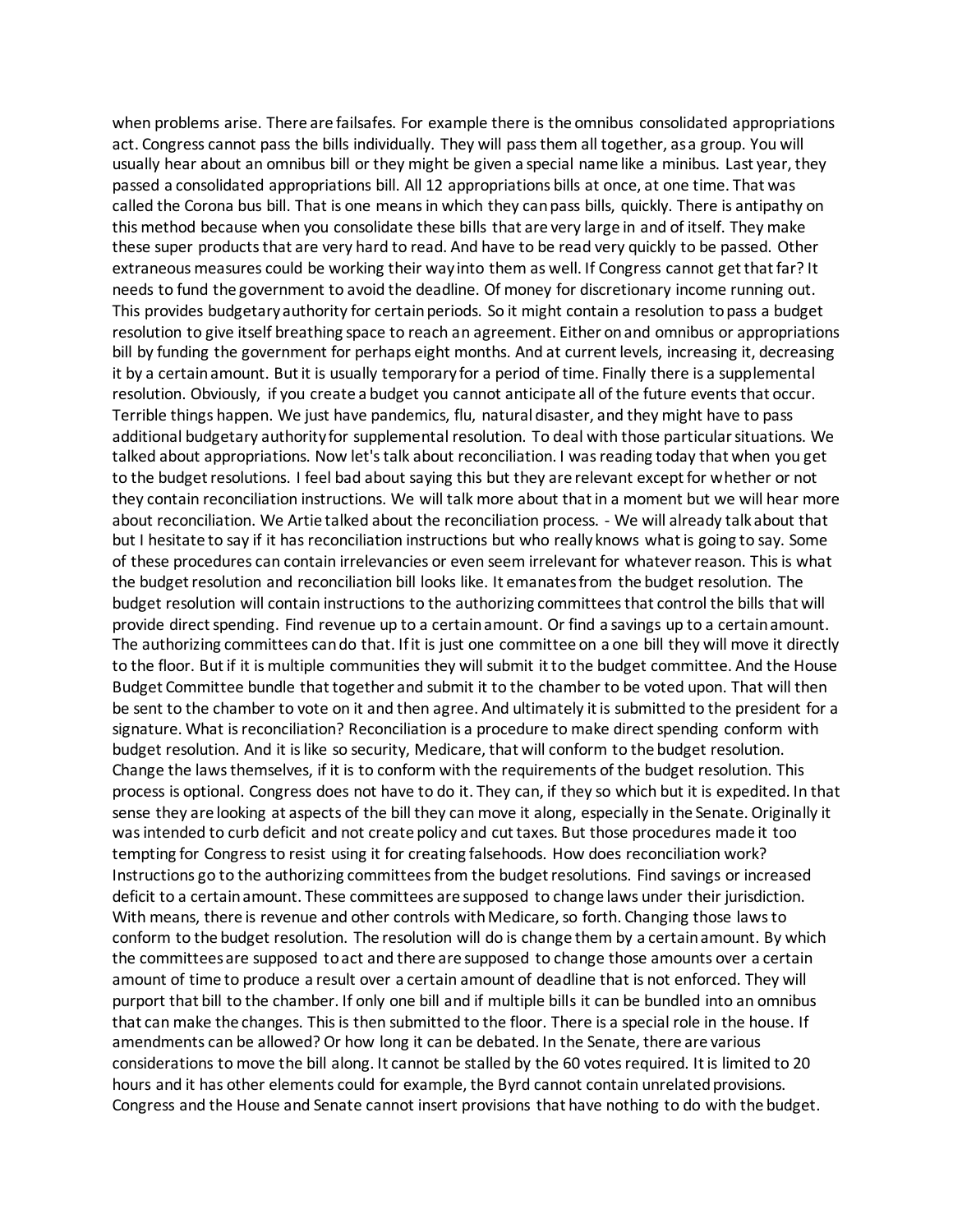For example of Congress and that Schoolhouse Rock example create a law making school buses stop at railroad crossings. That in and of itself has nothing to do with budget. That would not be able to pass reconciliation. And in the Senate as well they cannot make amendments just through anything like they might be able to do in a regular debate. And he must be germane to the budget resolution. The differences have been resolved in both chambers have to agree on the same product. This is typically done through a conference committee. And finally there is a final vote. They have a special rule to determine how to proceed. And the Senate have elements on to move the debate on a bill in that chamber as well. So an eventual vote has to occur on the reconciliation. And I do not want to get into the details of reconciliation. But these are slides that I made up for the passage of the reconciliation bill. It can't part of the affordable care act passed. What is critical to point out is the process worked as it was supposed to. Instructions, instructed committees came up with bills regarding healthcare. It was submitted to the house, the budget committee, and were bundled into an omnibus bill. That final omnibus bill emerged from budget as it should but it was that past. You had the house and the Senate and the president all discussed what should be in that reconciliation bill and then it was changed. That was completely different from the budget committee. That is just again to say that the process that we have here can be altered, changed in ways that Congress sees fit. We can say that it is bad. We can say that it is good. Ultimately he gets back to what I always said about Congress that is a pragmatic institution. It will do what it needs to do to pass legislation. In many ways it will deviate from the process that we have. That is a lot. And that is a lot to cover . I can understand that probably a lot of you are very confused at this point. It is hard to fully understand the budget without getting more information. You can do only so much in just a one hour presentation but there is plenty of information resources out there to fully understand it. Most are Congress to - published by the people that actually work at. The Congressional research service offers many publications. The Congressional budget office is a nonperson that advises Congress on budgetary matters also produces a lot of publications as well. The lawn Library of Congress has an eight-page dedication to appropriations and budget resources and especially helpful. If you want to track if the appropriations bills or resolutions are moving through Congress. GPO has the can compendium - of laws that rules and precedents that the Senate and rules use. Finally it is always good to have the terminology you need. Many times it can be different from that that is used in common discussion. For that the glossary of terms in the title budget process by the Government accountability office is also helpful. You can find this online. I guess what I would like to do is take questions.

There were three questions that have come in, so far. The first came from and and it is related to the budget proposal. She asks is that every deadline especially hard to meet in the first year of an administration?

Absolutely. Typically, if we work on the president's budget it begins months and months in advance. So yes but it has to be extremely difficult to have it for a transitional year. Essentially they only have one month. And even a month of May deadline is optimistic. So you are absolutely right. It is hard to meet. There is no penalty for meeting it. There is no penalty aside from having the presidents views known and influencing the budget process. As it is being generated in Congress.

If I understand correctly there are controls. What are those controls and how are they enforced?

If I understand correctly, there are controls on pork. What are those controls and how are they enforced? it is interesting